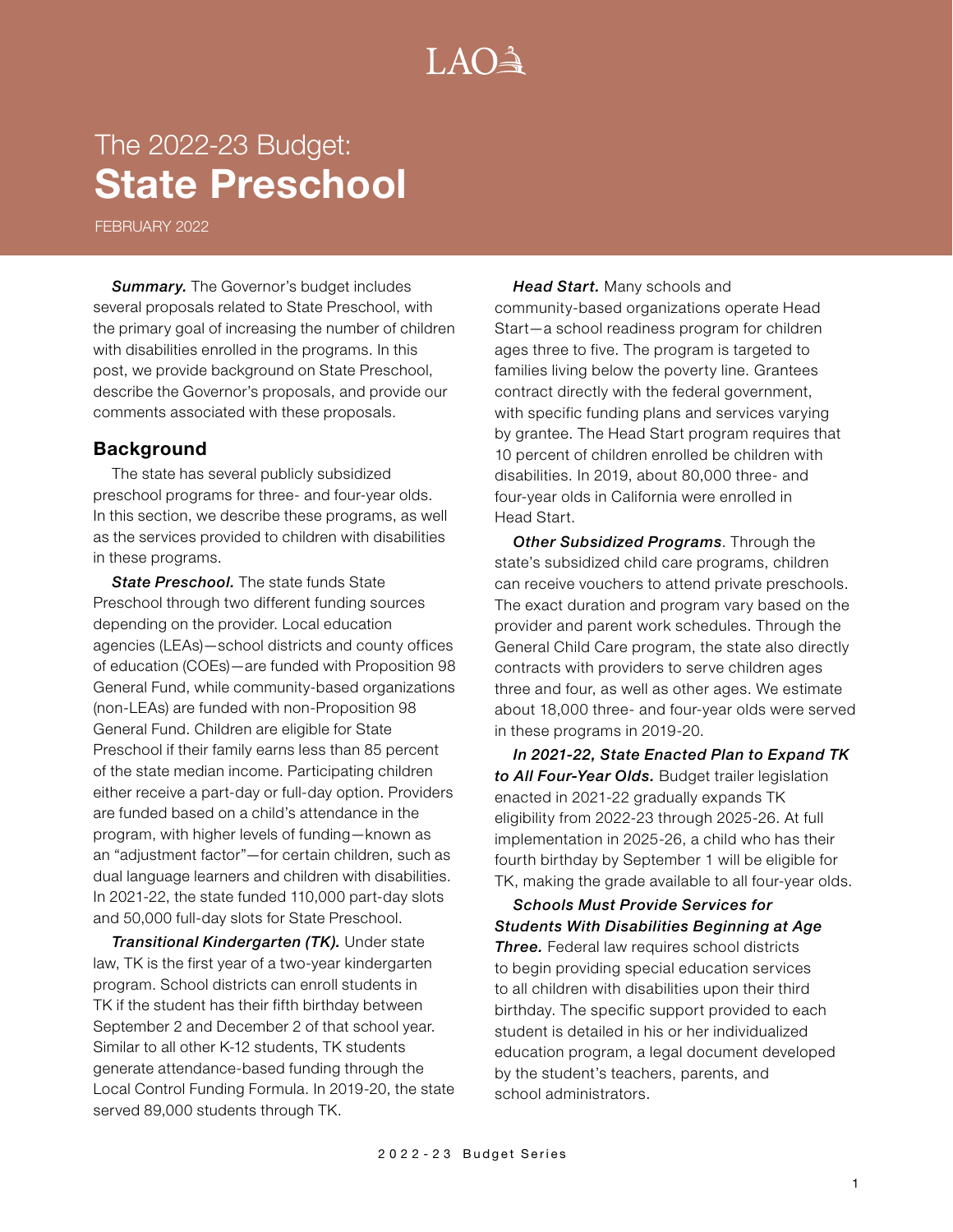#### *State Funded Inclusive Early Education Expansion Program (IEEEP) in 2018-19.*

The 2018-19 budget provided \$167 million Proposition 98 General Fund for one-time competitive grants to LEA providers for the purpose of increasing access to inclusive early education programs. Grants could be used for a variety of one-time expenses, including training, facility renovations, and equipment. Grant recipients were required to provide \$1 in local funds for every \$2 received through the grant. Grant recipients also must commit to provide program data and participate in an evaluation. Funding is available for expenditure though December 31, 2024.

## **Governor's Proposals**

*Requires State Preschool Providers Serve Students With Disabilities.* The Governor's budget proposes to require that at least 10 percent of children enrolled in State Preschool programs be children with disabilities. Under the proposal, an amount equivalent to 10 percent of the provider's funded enrollment would be guaranteed (not based on attendance) and set aside specifically for children with disabilities. The provider is, in turn, required to maintain slots available for children with disabilities to enroll throughout the fiscal year. The California Department of Education (CDE) would monitor compliance of the requirement and assist providers. Providers that are unable to meet the requirement must conduct community outreach to special education partners to increase their enrollment of students with disabilities. Beginning July 1, 2025, any providers not meeting the requirement may be placed on conditional contract status by CDE, with the potential to have their contract terminated. CDE is also required to create a waiver process for providers that cannot meet the requirement.

*Increases Funding by \$308 Million for Serving Students With Disabilities.* The budget provides \$308 million related to the new requirement to serve 10 percent children with disabilities—\$198 million (Proposition 98 General Fund) for LEAs and \$111 million (non-Proposition 98 General Fund) for non-LEAs. This funding accounts for the expected increase in the number of children with disabilities that will be served in State Preschool, as well as a proposed increase to adjustment factors. Specifically, the Governor proposes an adjustment factor of 2.4 for children with disabilities This would replace

the two related adjustment factors under current law—an adjustment factor of 1.54 for most children with disabilities and an adjustment factor of 1.93 for children with severe disabilities.

*Provides \$500 Million One Time for IEEEP.*  The Governor's budget also includes \$500 million one-time Proposition 98 funding for IEEEP. As with the funding provided in 2018-19, funding would be available for LEA providers through a competitive grant and could be used for training, facility modifications, or equipment. The Superintendent of Public Instruction can set aside up to \$50 million of the proposed funding for state-level assistance and support. Specifically, funding could be used for coaching and job-embedded training, developing culturally and linguistically responsive resources, regional support for State Preschool providers, and facilitation of a work group. The state-level assistance could be accessed by both LEA and non-LEA providers. Funding would be available through June 30, 2027.

*Provides \$62 Million One Time for Early Identification and Training.* The Governor's budget provides \$2 million non-Proposition 98 General Fund for CDE to develop a process and tools for identifying children at risk for developmental delays or learning disabilities. Funding would be available through June 30, 2024. The budget also includes \$60 million Proposition 98 funding to provide training and coaching associated with the early identification process and tools. Funding could also be used more broadly to provide for statewide training and support that helps align local practices with research-based strategies that improve student outcomes. Funding would be available through Jun 30, 2026.

**Other Proposals.** The proposed budget also includes several other State Preschool proposals not specifically related to serving children with disabilities:

- Provides \$40 million to increase the adjustment factor for dual language learners from 1.1 to 1.2.
- Proposes that, once determined to be eligible for State Preschool, children and families can remain eligible for 24 months, rather than 12 months under current law, without having to reestablish eligibility.
- Allows providers to serve two-year olds in State Preschool programs.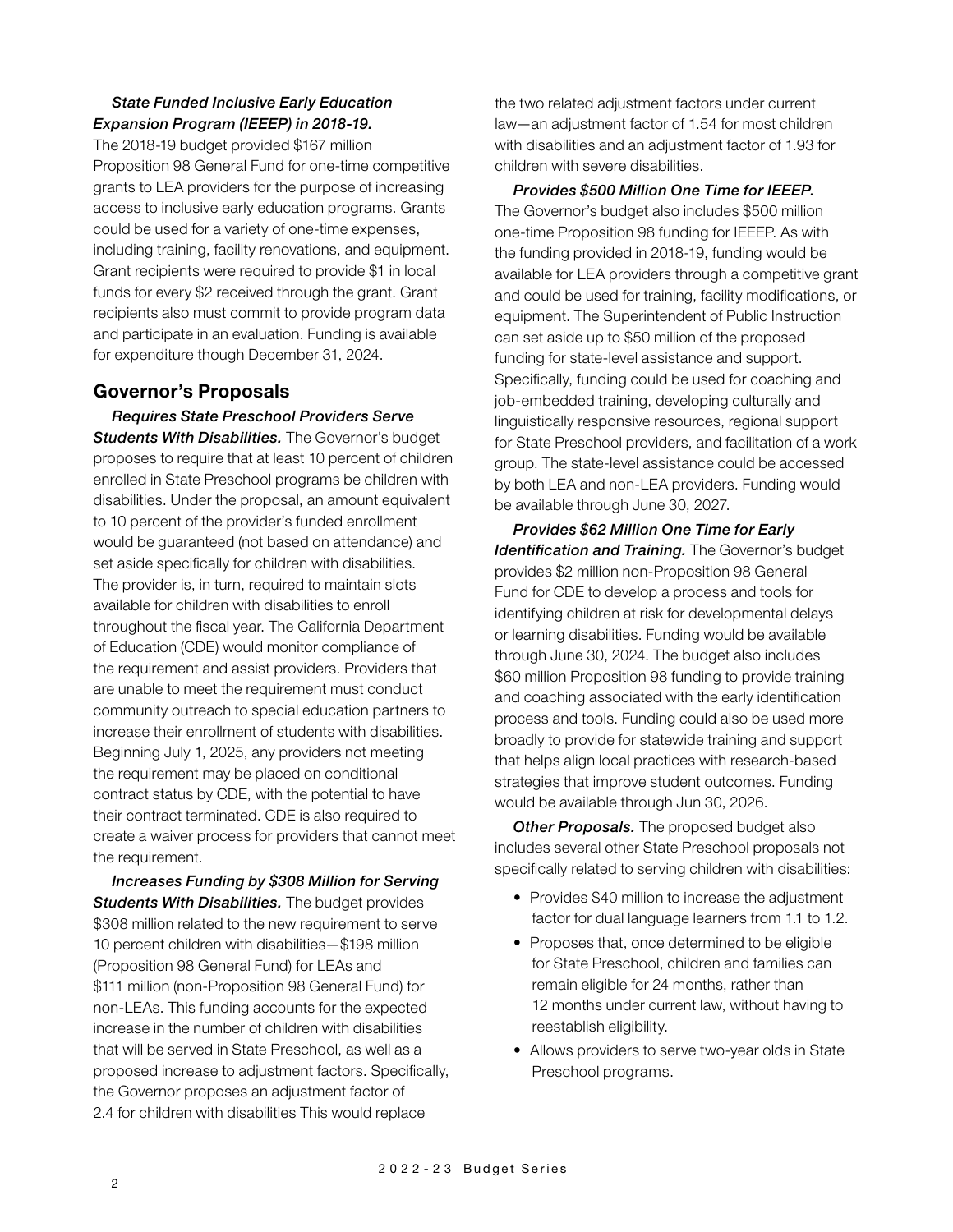#### **LAO Comments**

*Increasing Access to State Preschool Is Laudable Goal.* Providing access to inclusive settings can help children with disabilities improve in their development and school readiness, as well as provide opportunities for meaningful social interaction with their peers. The state has historically lagged compared with the rest of the nation in increasing access to inclusive programs. In 2019-20 (the most recent year data is available), 27 percent of three- to five-year olds with disabilities in California attended a regular early childhood program at least ten hours a week, compared with 56 percent of three- to five-year olds nationwide. The State Preschool program also has historically had relatively low shares of students with disabilities. In fall 2019, children with disabilities represented 4.1 percent of children enrolled in State Preschool. This share varies significantly based on the type of provider, with LEAs serving children with disabilities at a higher rate (4.7 percent of enrollment) than non-LEAs (2.9 percent of enrollment).

*TK Expansion Also Likely to Increase Access to Inclusive Settings for Four-Year Olds.* In our conversations with special education administrators over the past several years, they often cited challenges in finding inclusive settings for their preschool-aged children with disabilities. Some school districts, for example, do not operate State Preschool or Head Start programs, which makes identifying appropriate programs with available spaces challenging for districts and families. Some districts also mentioned challenges with serving students with disabilities in State Preschool given program regulations and requirements that can make it difficult to accommodate children with disabilities. As the state expands TK to serve all four-year olds, all districts will have greater ability to offer an inclusive program on their elementary school campuses, likely resulting in greater access to inclusive settings for four-year olds with disabilities.

*Serving More Students With Disabilities Will Require Programmatic Changes.* Implementing the Governor's proposal would require State Preschool to effectively increase by 2.5 times the number of students with disabilities they serve in each classroom. In turn, this likely would require

a number of changes to how providers operate. They may change their processes for marketing and improving relationships with other agencies that can refer students with disabilities. Once enrolled, providers may need to make modifications to their existing curriculum and activities to ensure they are suitable for children with disabilities. Making these changes could require hiring additional staff, increasing training, or contracting with special education experts. Providers may also need to make modifications to their classrooms and playground to accommodate children with disabilities, particularly those with more severe disabilities.

#### *Requirement to Serve 10 Percent Students With Disabilities Similar to Head Start.*

According to the administration, its proposal is intended to emulate that of Head Start, which requires that 10 percent of slots be set aside for children with disabilities. Given Head Start already has a similar requirement, and given the lower rates in State Preschool, we think the 10 percent requirement proposed by the Governor is a reasonable starting place for setting expectations for providers. Many State Preschool providers also operate Head Start programs, often blending the two into one unified program. For these providers, the requirement proposed by the Governor will be aligned with other programs they currently operate.

*LEA-Based Providers Better Positioned to Serve Students With Disabilities.* Meeting the requirements proposed by the Governor would be relatively easier for LEA providers. Since school districts are directly responsible for providing special education services to their students, they will find it easier to refer students to their State Preschool program and ensure that providers are coordinating with special education experts. COEs also have special education experts that can assist State Preschool in better serving students. Moreover, unlike non-LEA providers, LEAs would have access to the IEEEP grant funding proposed by the Governor, which would cover one-time costs for training, facility renovations, and equipment.

*Recommend Redirecting Funding to Better Support Non-LEA Providers.* Because non-LEA providers do not have these same advantages, we think it is likely that they will find serving a larger share of students with disabilities more challenging.